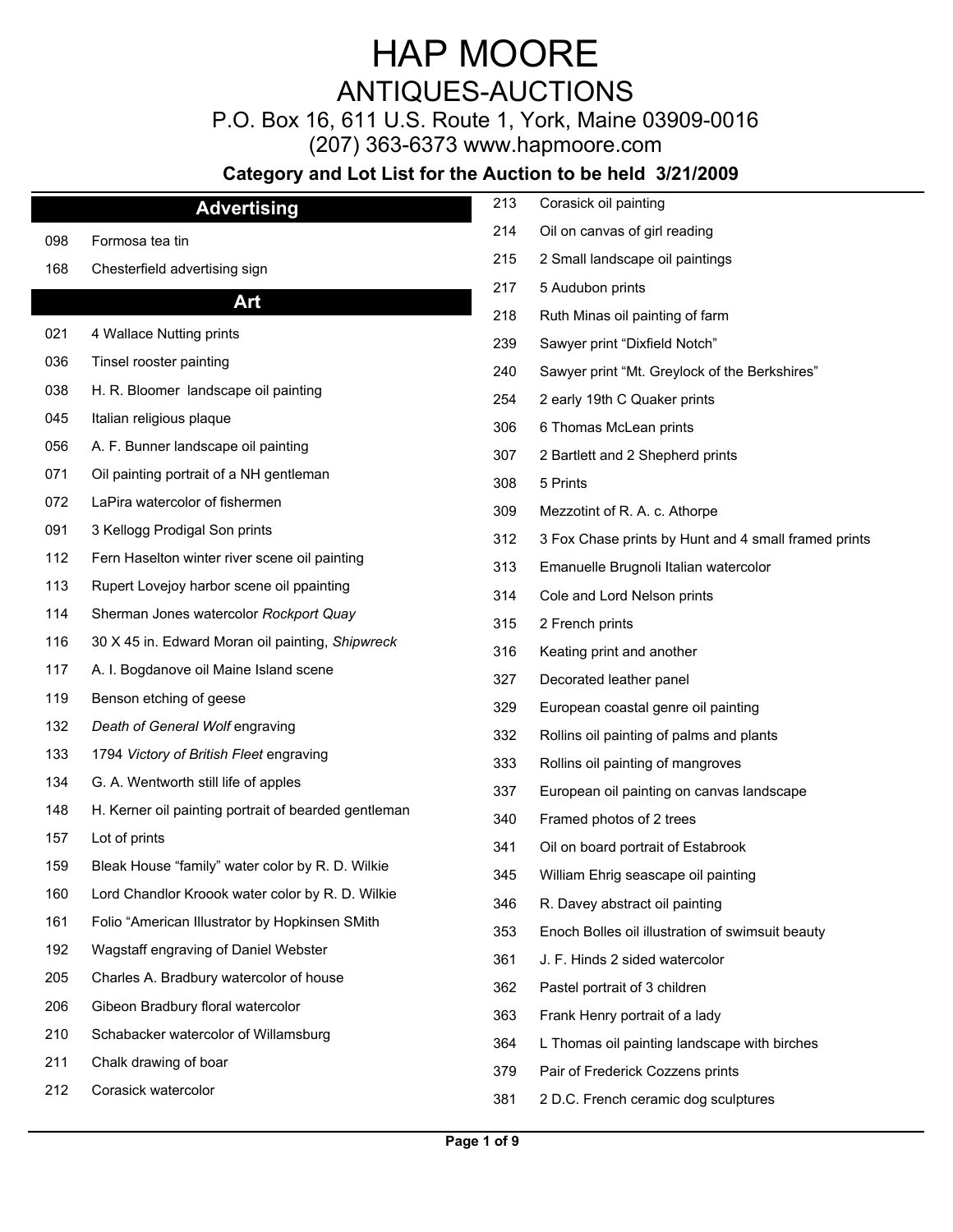### ANTIQUES-AUCTIONS

### P.O. Box 16, 611 U.S. Route 1, York, Maine 03909-0016

(207) 363-6373 www.hapmoore.com

#### **Category and Lot List for the Auction to be held 3/21/2009**

| 382 | Japanese bronze of man on fish |  |  |
|-----|--------------------------------|--|--|
|     |                                |  |  |

- 383 Pair of Edward Bouin Western prints 118.000 1173
- 
- 433 Pair of East European gold and enamel figures 194.
- 
- 
- 443 6 Lithographs 117.00
- 476 C. W. Badger oil painting of trout 117.000 minutes of the 117.000 minutes of the 117.000 minutes of the 1
- 484 Unsigned oil painting of winter scene<br>002
- 485 Copy of Van Dyck portrait 117.000 and 117.000 copy of Vedgwood
- 486 European portrait of a gentleman 117.0005
- 
- 520 Greek religious icon 117.000 and 117.000 and 117.000 and 117.000 and 117.000 and 117.000 and 117.000 and 1

#### **Books**

- 048 2 Vols. *Gleason's Pictorial* 117.00 022 Lot of Canton plates 117.00
- 
- 144 Lot of books and ephemera 1144 Dollary 124.
- 455 Stuart's 2 vol. Naval Steamers; Dry Docks 117.000 1042
- 456 Perry's Expedition to Japan 117.00
- 457 Coggeshell's History of American Privateers 117.000 047
- 458 Catlin's North American Indians 1841 1180 1057 19th C Meat platter
- 459 Catlin's North American Indians 1926 117.00
- 
- 461 Signed John Adams' book 103 Lot of sprigware
- 462 Soul-Saving Truths by Increase Mather 105
- 463 The Seaman's Daily Assistant 107
- 
- 465 Dickens' Works 117.00
- 
- 
- 469 Works by various poets 184 Toby mug
- 
- 471 (3) Prose sets by various authors 117.000 mm and 1250
- 382 Japanese bronze of man on fish 117.00 472 Yachting and Royalty magazines 117.00 411 Bronze bird sculpture 117.000 million was to the 1174 Answere to Certain Scandalous Papers 434 Victorian motto 117.00 524 21 Vol of George Eliot's Works 117.00 12 Vol. Les Provinciales Set of Collier's Harvard books
- 442 5 Military lithographs 117.00 in the Same 117.000 in the State of S25 29 Vol. The Great Events 117.000 in the Great Events 117.000 in the Great Events 117.000 in the Great Events 117.000 in the Great Events 117.000 in

#### **China**

- 001 Pink luster tea set 117.000 metal 117.000 metal 117.000 metal 117.000 metal 1
- Lot of handpainted Nippon
- 003 Lot of Wedgwood 117.000 and 117.000 and 117.000 and 117.000 and 117.000 and 117.000 and 117.000 and 117.000 and 117.000 and 117.000 and 117.000 and 117.000 and 117.000 and 117.000 and 117.000 and 117.000 and 117.000 an
- Lot of blue transferware
- 490 William Blake prints 117.000 Controller to the United States of Dack transferware and ironstone tureen 117
	- 009 2 Majolica pitchers 117.000 metals and the 200 metals of 200 metals and 200 metals and 200 metals and 200 metals and 200 metals and 200 metals and 200 metals and 200 metals and 200 metals and 200 metals and 200 metals
	- 010 7 Copper luster pitchers
	-
- 128 Book lot 117.00 in the 117.00 method of the 117.000 method of 117.000 method oval dish 117.000 method oval dish
	- Canton warming dish
	- 6 York Beach souvenir dishes
	- Italian tureen and underplate
	- Set of 6 Washington commemorative plates
	- 057 19th C Meat platter 117.000 measures 117.000 measures 117.000 measures 117.000 measures 117.000 measures 1
	- 101 Flow blue platter 117.000 Figures 117.000 Figures 117.000 Figures 117.000 Figures 117.000 Figures 117.000
- 460 (4) French Plays 102 Large lot of ironstone and Mulberry 117.000 and Mulberry
	- 103 Lot of sprigware 117.000 and 117.000 and 117.000 and 117.000 and 117.000 and 117.000 and 117.000 and 117.000 and 117.000 and 117.000 and 117.000 and 117.000 and 117.000 and 117.000 and 117.000 and 117.000 and 117.000 a
	- Partial set of Limoges
	- Partial set of Doulton Watteau
- 464 6 Vol. Souvenirs d'une Cocodette 108 Lot of misc. majolica, glass and china
	- 115 MIsc. china lot
- 467 4 Vol. Pepys's Diary 171 2 sauce boats with underplates
- 468 Trivia & The Art of Walking, London 176 Royal Doulton vase, mulberry and other china
	- 184 Toby mug and the state of the state of the state of the state of the state of the state of the state of the state of the state of the state of the state of the state of the state of the state of the state of the state
- 470 11 Vol. John Weale's Rudimentary Treatises 249 Large partial set of "Persian" brown transfer ware
	- 2 Brown transfe ware pitchers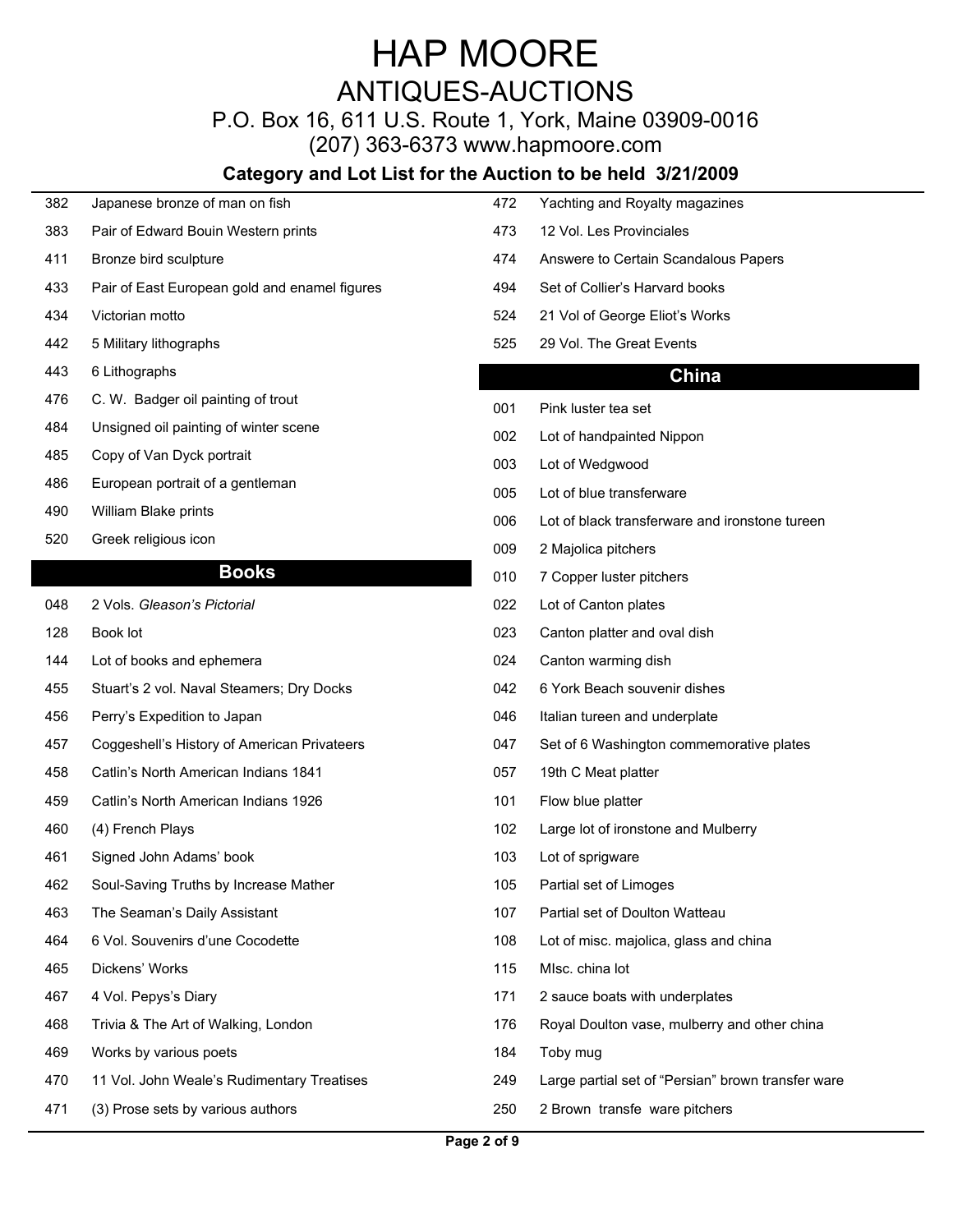## ANTIQUES-AUCTIONS

### P.O. Box 16, 611 U.S. Route 1, York, Maine 03909-0016

(207) 363-6373 www.hapmoore.com

| 277        | Wedgwood lot                                   | 487 | Victorina poster                     |
|------------|------------------------------------------------|-----|--------------------------------------|
| 335        | Italian soup tureen                            | 491 | early correspondence                 |
| 385        | Lot of early china                             | 516 | Lot of Boston Morning Journal papers |
| 394        | Soup tureen                                    | 526 | Letter re: San Francisco fire        |
| 405        | China compote and fruit basket                 |     | <b>Furniture</b>                     |
| 407        | Set of 7 bird decorated plates                 | 012 | Pine step-back cupboard              |
| 408        | Child's wash and tea sets                      | 015 | Drop leaf harvest table              |
| 413        | Lot of misc. china and glass                   | 016 | Flame birch 4 drawer chest           |
| 436        | Mocha cup and saucer                           | 017 | Clerk's desk                         |
| 477        | Dresden figural group                          | 018 | 9 Drawer spice chest                 |
| 478        | Limoges bowl and pitcher                       | 019 | 1 Drawer hanging cupboard            |
|            | <b>Civil War</b>                               | 020 | Pine hanging cupboard                |
| 178        | Civil War accessories                          | 055 | Walnut bookcase over drawer          |
|            | <b>Clocks</b>                                  | 073 | Walnut secretary desk                |
|            | Victorian mantle clock                         | 097 | Enameled tip table                   |
| 066<br>173 | David Fleming tall clock                       | 130 | 4 drawer walnut storage box          |
| 365        | Tiffany table clock                            | 131 | 18th C slant top desk                |
| 421        | James C. Cole tall clock                       | 146 | Mustard painted mirror               |
| 483        | Burlington MA banjo clock                      | 147 | Sheraton style leather chair         |
|            |                                                | 180 | European storage box                 |
|            | <b>Dolls</b>                                   | 181 | Needlepoint arm chair                |
| 068        | Civil War doll                                 | 182 | Victorian arm chair                  |
|            | <b>Ephemera</b>                                | 198 | Pair of bow back Windsor side chairs |
| 043        | Lot of maps, advertising, posters and ephemera | 199 | 5 Drawer maple tall chest            |
| 122        | Lot 1797 Baltimore Daily Advertiser newspapers | 200 | 4 Drawer pine Hepplewhite chest      |
| 185        | Lot of ephemera                                | 238 | Oak cased Victrola                   |
| 186        | Lot of travel paper                            | 251 | Reverse painted mirror               |
| 188        | Lot of scrapbooks                              | 252 | Child's bureau                       |
| 189        | 2 Early scrapbooks                             | 253 | PA corner cupboard                   |
| 191        | Lot of Mabel Norman photos and ephemera        | 255 | Set of nesting tables                |
| 349        | Harry Truman letter                            | 256 | Mahogany tilt top table              |
| 425        | Strafford map                                  | 258 | Sleigh end crib                      |
| 475        | Trade card album                               | 261 | PA Mahogany chest                    |
|            |                                                |     |                                      |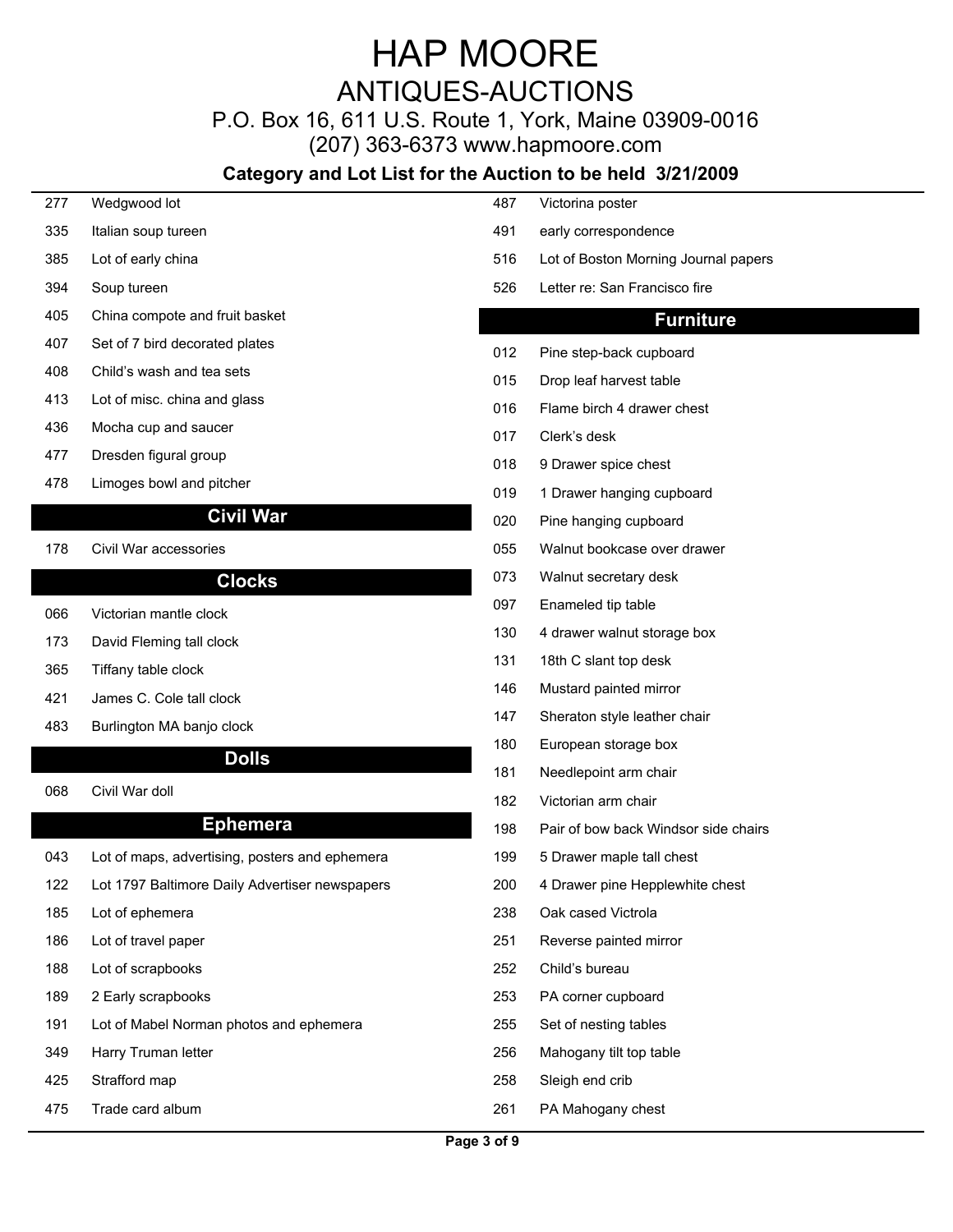## ANTIQUES-AUCTIONS

### P.O. Box 16, 611 U.S. Route 1, York, Maine 03909-0016

(207) 363-6373 www.hapmoore.com

| 264 | 4 Drawer mahogany chest               | 423 | 18th C Blanket box                            |
|-----|---------------------------------------|-----|-----------------------------------------------|
| 265 | Mahogany breakfront                   | 427 | Demilune card table                           |
| 266 | Mahogany sideboard                    | 437 | Set of 5 thumb back chairs                    |
| 267 | 1 Drawer tapered leg stand            | 438 | 3 Bow back windsor side chairs                |
| 269 | 3 Mahogany stands                     | 480 | Mahogany sideboard                            |
| 270 | 3 Custom Chippendale chairs           | 481 | Mahogany tip table                            |
| 271 | Early joint stool                     | 482 | Baltimore area table                          |
| 272 | Mahogany humidor                      | 488 | 6 Drawer spice chest                          |
| 273 | 3 Nesting tables                      | 517 | Folding screen                                |
| 274 | Upholstered window bench              | 522 | Pier mirror                                   |
| 324 | Bird decorated dome top box           | 523 | 6 Drawer oak chest                            |
| 325 | Decorated yellow dome top box         |     | <b>General</b>                                |
| 326 | Victorian book stand                  | 004 | Lot of Hummels, Sebastians and miniature toys |
| 328 | NH Blanket box                        | 025 | Lot of decorated tole ware                    |
| 330 | 2 Drawer Hepplewhite blanket box      | 031 | Concord NH decorated deed box                 |
| 331 | Reverse-painted mirror                | 034 | Lot of pewter inkwell and tankards            |
| 334 | 2 Drawer pine blanket chest in collar | 035 | Red dome top box with contents                |
| 350 | PA Blanket chest                      | 037 | Castor set and household accessories          |
| 351 | Mahogany liquor chest                 | 041 | Harrison/Morton political ribbons             |
| 352 | Walnut occasional table               | 061 | Bronze Borzoi                                 |
| 355 | Pair of oval gilt wood mirrors        | 069 | Copper peanut roaster                         |
| 368 | Walnut hutch                          | 070 | Copper hot dog steamer                        |
| 369 | Fireplace fender                      | 074 | Arabic headdress                              |
| 371 | Bracket based blanket chest           | 080 | Maine eider decoy                             |
| 372 | One drawer blanket chest              | 081 | 2 Maine bluebill decoys                       |
| 373 | One door red-stained cupboard         | 083 | Game board                                    |
| 378 | Mid-Atlantic quadruped 2 drawer stand | 085 | Lot of desk and lady's accessories            |
| 397 | Brass fireplace fender                | 086 | Framed floral bookplates                      |
| 399 | 2nd period inlaid card table          | 092 | Curly maple carrier and implements            |
| 400 | 1920's Sheraton settee                | 093 | Early lighting and metalware                  |
| 417 | Birdseye maple 4 drawer chest         | 094 | Shaker 10 1/2" oval box                       |
| 419 | Grain-painted 4 drawer chest          | 095 | Lot of iron and woodenware                    |
| 420 | 1 Drawer splay leg stand              | 120 | Shell decorated box                           |
|     |                                       |     |                                               |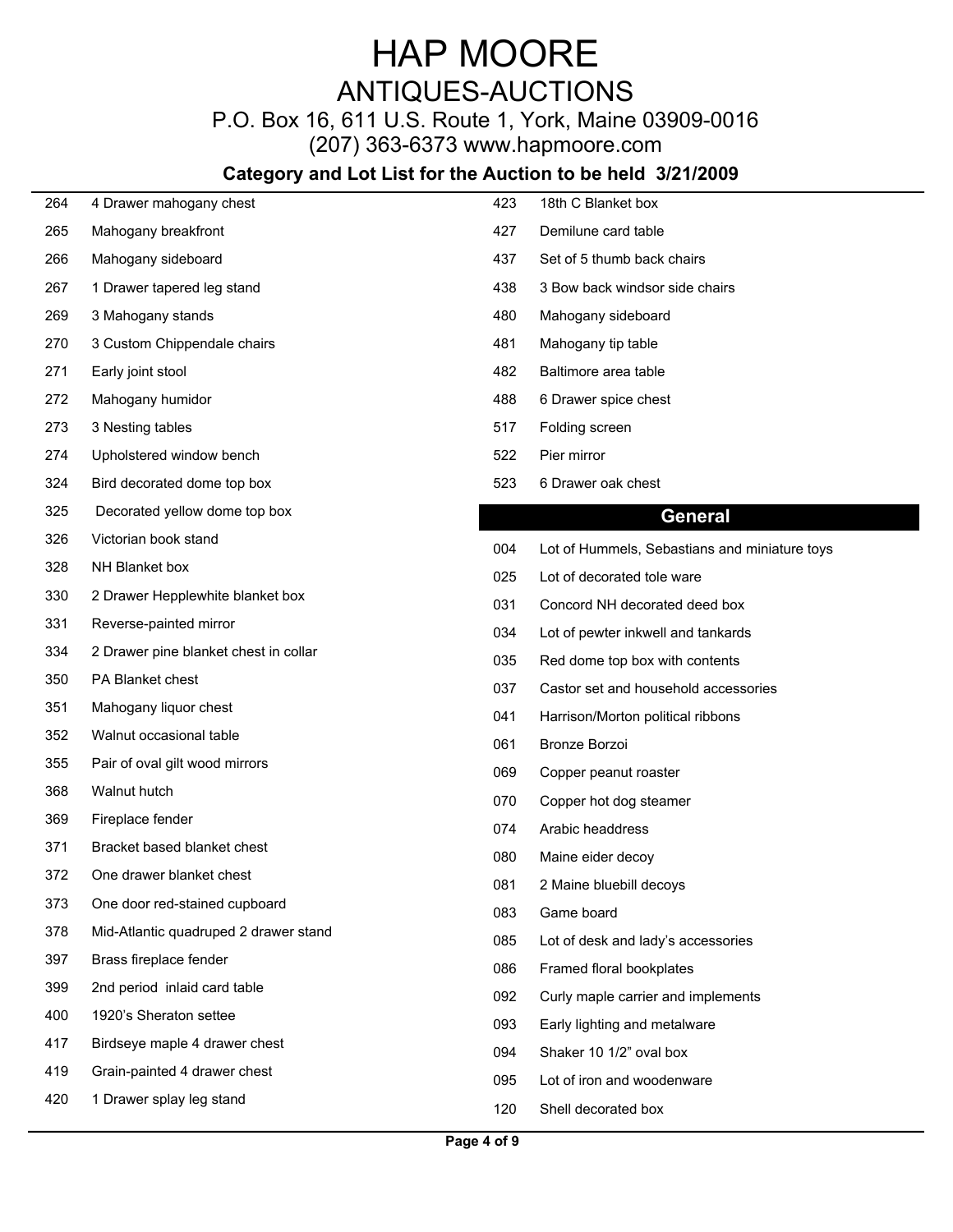### ANTIQUES-AUCTIONS

P.O. Box 16, 611 U.S. Route 1, York, Maine 03909-0016

(207) 363-6373 www.hapmoore.com

| 121 | Marble bust of male                         | 360 | 2 Glass displays                                  |
|-----|---------------------------------------------|-----|---------------------------------------------------|
| 127 | Lot of railroad badges and hat devices      | 370 | Spool Chest                                       |
| 129 | Maine Indian snowshoes                      | 375 | Leather fire bucket                               |
| 136 | Arts & Crafts fire tools                    | 376 | Framed needlework memorial                        |
| 138 | Diorama of ship                             | 380 | Christmas diorama                                 |
| 140 | Shell frame                                 | 384 | Framed religious icon                             |
| 142 | Lot of desk accessories                     | 386 | 3 Carved birds                                    |
| 143 | Lot of misc. glass, china and pottery       | 396 | Lawn sprinkler                                    |
| 145 | Lot of early hardware                       | 398 | Decorated woodbox                                 |
| 154 | Lot of early iron and metal ware            | 401 | Lot of miniature aminals                          |
| 158 | Painted screen panel with birds             | 404 | HMS Glory ivory ship model                        |
| 166 | Pair of mirrored brass sconces              | 412 | 2 Bellows and ball top andirons                   |
| 179 | Swiss music box                             | 414 | C. G. King surveyors instrument                   |
| 183 | 2 37 stars flags                            | 415 | Goose neck andirons                               |
| 194 | Misc. lot of pewter and other utensils      | 416 | Steeple top andirons                              |
| 197 | 5 Sandwich tiebacks                         | 418 | Butter churn                                      |
| 202 | Kitchen woodenware lot                      | 422 | Edison player with 2 horns and rolls              |
| 203 | 6 in. oval Shaker box                       | 424 | Metallic game wheel                               |
| 219 | Lot of lady's accessories                   | 426 | 2 Dough boxes                                     |
| 226 | Sewing lot                                  | 430 | Decorated deed box                                |
| 228 | Bronze and spelter animals                  | 444 | Shaker 10 1/2" oval box                           |
| 257 | Decorated serving tray                      | 445 | Firkin and 3 lidded boxes                         |
| 259 | Small set of 12 drawers                     | 447 | Lot of tin ware, candlesticks and pierced lantern |
| 279 | Pair of figurines                           | 449 | Child's buggy                                     |
| 282 | Pair of blown cobalt vases                  | 450 | Lot of baskets with Game board                    |
| 283 | Lady's toiletries travel kit                | 452 | 18th c. Child's chair                             |
| 284 | Curio, wall rack and Japanese condiment set | 453 | <b>Brass bucket</b>                               |
| 287 | Carved Oriental table ornaments             | 466 | Leather set of Lowell's Works                     |
| 310 | Lot of misc. accessories                    | 489 | Signed F. B. G. horse bronze                      |
| 336 | Carved vessel                               | 492 | Knfe blade andirons                               |
| 343 | Rosewood deed box                           | 495 | Lot of glass door knobs                           |
| 344 | Carved European deed box                    | 496 | Lot of plain brass door knobs                     |
| 359 | Reed and Barton pewter teapot               | 497 | Lot of brass door knobs                           |
|     |                                             |     |                                                   |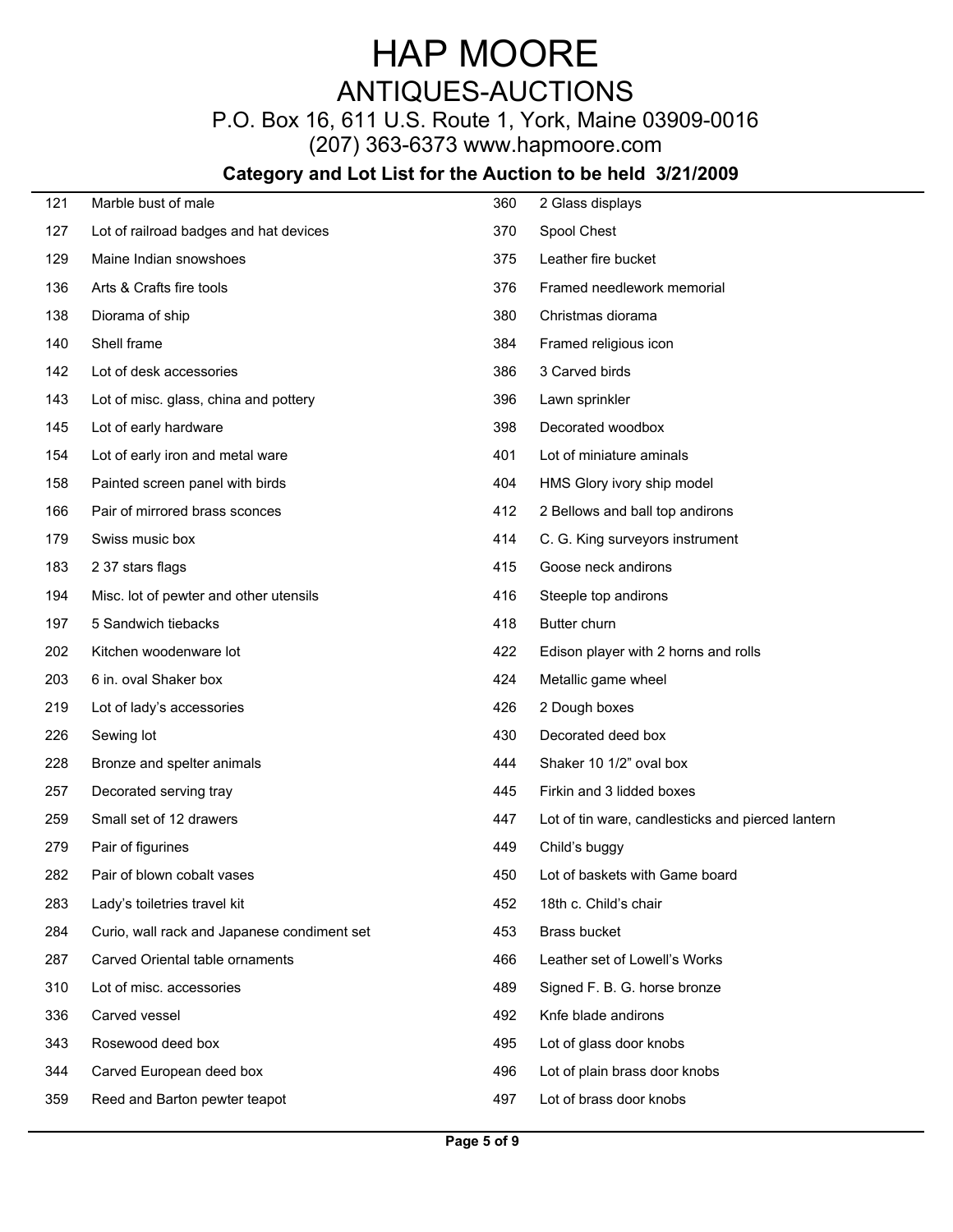## ANTIQUES-AUCTIONS

### P.O. Box 16, 611 U.S. Route 1, York, Maine 03909-0016

(207) 363-6373 www.hapmoore.com

| 498 | Lot of brass door knobs                       | 152 | Lot of sterling jewelry                         |
|-----|-----------------------------------------------|-----|-------------------------------------------------|
| 499 | Four brass door knobs                         | 170 | Lot of costume jewelry and thimbles             |
| 500 | Four Mass. door knobs                         | 207 | 14k Gold ribbon brooch                          |
| 501 | Seven fancy brass door knobs                  | 208 | 14k Lady's diamond solitaire ring               |
| 502 | Knight brass door knob                        | 209 | 4 Gold rings                                    |
| 503 | Lee brass door knob                           | 216 | 2 Gold filled pocket watches                    |
| 504 | Lot of brass door knobs                       | 220 | Cameo                                           |
| 505 | Lot of brass door knobs                       | 221 | Lot of costume jewelry                          |
| 506 | Lot of brass door knobs                       | 222 | Misc. lot of 10k and 14k rings                  |
| 507 | Large lot of misc. brass door knobs and parts | 223 | 2 Gold bar pins                                 |
| 508 | Eight fancy brass door knobs                  | 224 | Lady's 14k Elgin watch and chain                |
| 509 | Lot of matched brass door knobs               | 225 | 14k Lady's opal cluster ring                    |
| 510 | Lot of brass door knobs                       | 227 | Misc. jewelry and medals                        |
| 511 | Lot of spiral brass door knobs                | 246 | J Reed London 18th C pocket watch               |
| 512 | Lot of brass door knobs                       | 247 | Lot of misc. pocket watches                     |
| 513 | Lot of brass door knobs                       | 281 | Golay - Leresche 18k pocket watch               |
| 514 | Lot of brass door knobs                       | 319 | Lot of misc. costume jewelry                    |
| 515 | Lot of political and other buttons            | 320 | <b>Tiffany studs</b>                            |
| 518 | Tom Mix lot                                   | 322 | Lot of costume jewelry                          |
|     | <b>Glass</b>                                  | 347 | Silver-cased presentation pocket watch          |
| 064 | Decorated glass tankard                       | 348 | Gol-cased pocket watch                          |
| 075 | Lot of misc. bottles and glassware            | 366 | 4 men's watches                                 |
| 100 | Cranberry wines                               | 367 | Lot of 14 watches                               |
| 204 | Art glass face jug                            | 391 | Lot of costume jewelry                          |
| 276 | Waterford crystal lot                         | 395 | Lot of gold rings and lady's wristwatch         |
| 338 | Pair of cut to clear lustres                  | 431 | 14k Gold, pearl and sapphire bracelet           |
| 339 | Pair gold decorated lustres                   | 432 | Lady's 14k Bulova wristwatch                    |
| 406 | 2 Cordial sets                                |     | <b>Lighting</b>                                 |
|     | Jewelry                                       | 032 | 2 Pewter lamps                                  |
|     |                                               | 033 | Lot of Victorian lamps                          |
| 096 | Misc. jewelry and coins                       | 058 | Majolica lamp base and colored glass flint lamp |
| 150 | Lot of costume jewelry                        | 059 | 4 Art glass lamp shades                         |
| 151 | Lot of 10k and 14k jewelry                    | 077 | Lot of Christmas lights                         |
|     |                                               |     |                                                 |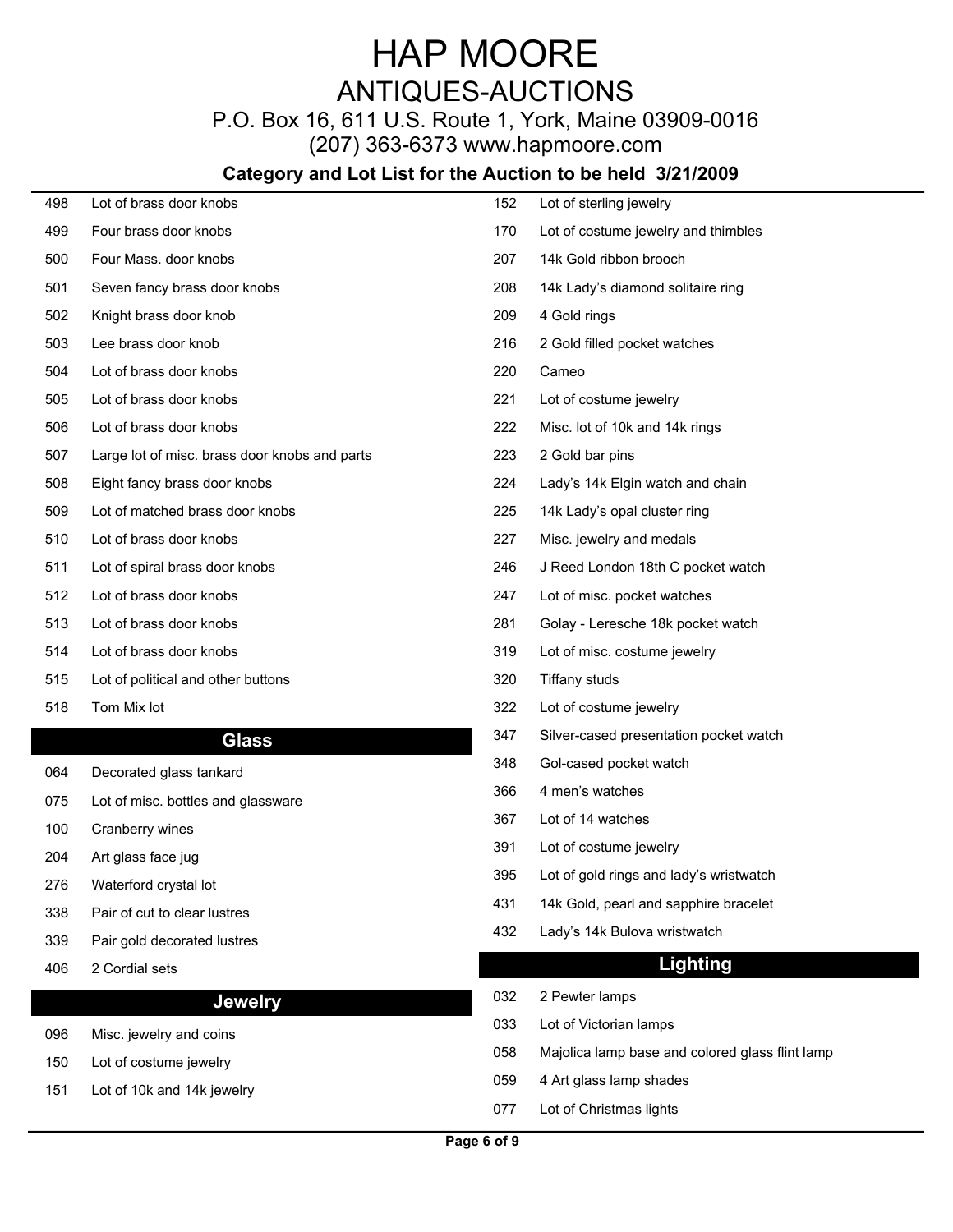### ANTIQUES-AUCTIONS

P.O. Box 16, 611 U.S. Route 1, York, Maine 03909-0016

(207) 363-6373 www.hapmoore.com

| 275 | Pair of spout lamps                                                            |            | <b>Postcards</b>                                        |
|-----|--------------------------------------------------------------------------------|------------|---------------------------------------------------------|
| 446 | Miller nickel-plated lamp                                                      | 067        | Lot of postcards                                        |
| 448 | 2 whale oil Lanterns                                                           | 190        | Lot of postcards                                        |
| 493 | B & H table lamp and another                                                   |            | <b>Pottery</b>                                          |
|     | <b>Military</b>                                                                |            |                                                         |
| 039 | Spanish American War uniform, photographs and pistol                           | 008        | 2 Salt glazed pitchers                                  |
| 123 | WWI and WWII medals and ephemra                                                | 027        | 3 Bennington jugs                                       |
|     | Photography                                                                    | 028        | Bennington decorated crock                              |
|     |                                                                                | 029        | Norton, Worcester, decorated crock                      |
| 011 | Lot of old family photographs                                                  | 030        | Pennsylvania pottery pitcher                            |
| 084 | Lot of Worster family photographs                                              | 099        | Bird decorated crock                                    |
| 187 | Photography lot                                                                | 106        | Scheier pottery dish                                    |
| 321 | Minox camera and flash                                                         | 196        | Redware crock                                           |
| 409 | Daguerreotype of boy                                                           | 201        | Mineral water and Portland pottery jugs                 |
| 527 | Box of cabinet cards and other photos                                          | 248        | Zanesville 2 handled oil jug                            |
| 528 | 2 CDV albums, 2 fairy tintype albums and 2 empty albums                        | 278        | Pair ceramic urns                                       |
| 529 | Lot of misc. cabinet cards and other photos                                    | 358        | Roseville vase                                          |
| 530 | 1/4 Plate by Anson NY and 6 plate possibly Whipple                             | 393        | Large yellow-ware batter bowl                           |
| 531 | Large lot of CDV                                                               | 403        | Salt glazed butter crock                                |
| 532 | 17 Misc. CDV: Hawthorne, Fredericks, Edwin Adams,                              | 435        | 3 Pieces of Gonic pottery                               |
| 533 | Webster, Disraeli, etc.<br>Lot of Civil War CDV                                | 439        | Blue decorated jug                                      |
| 534 | Lot of CDV including Lincoln, Lincoln with family and cabinet                  | 440        | Blue decorated jug                                      |
|     | members                                                                        | 441        | 2 Stoneware crocks                                      |
| 535 | Lot of 14 Misc. cabinet cards                                                  | 479        | 3 Roseville vases and a planter                         |
| 536 | Lot of misc. steroviews: American and foreign                                  | 521        | Southbridge MA decorated jug                            |
| 537 | Lot of magic lantern slides                                                    |            | <b>Rugs</b>                                             |
| 538 | Misc. phot lot of daguerreotypes, ambros, tintypes and case<br>parts           | 013        | 9' X 12' Heriz Oriental rug                             |
| 539 | Misc. lot of 7 6 plate daguerreotpyes                                          | 014        | 7'6" X 10' 2" Heriz Oriental rug                        |
| 540 | 4 Gudapercha                                                                   | 049        | 12'2" X 9'2" Oriental rug                               |
| 541 | Lot of 4 case images including 6 plate Brady ambro and 1/4<br>plate autochrome | 050        | 6' X 9'2"" Oriental rug                                 |
| 542 | Lot of 12 misc. daguerreotypes and ambros                                      | 051        | 11'2" X 2'11" Oriental rumnner                          |
| 543 | Lot of 14 interesting cabinet cards                                            | 052<br>053 | 3'9" X 6'7" Oriental rug<br>2'11" X 11" Oriental runner |
|     |                                                                                |            |                                                         |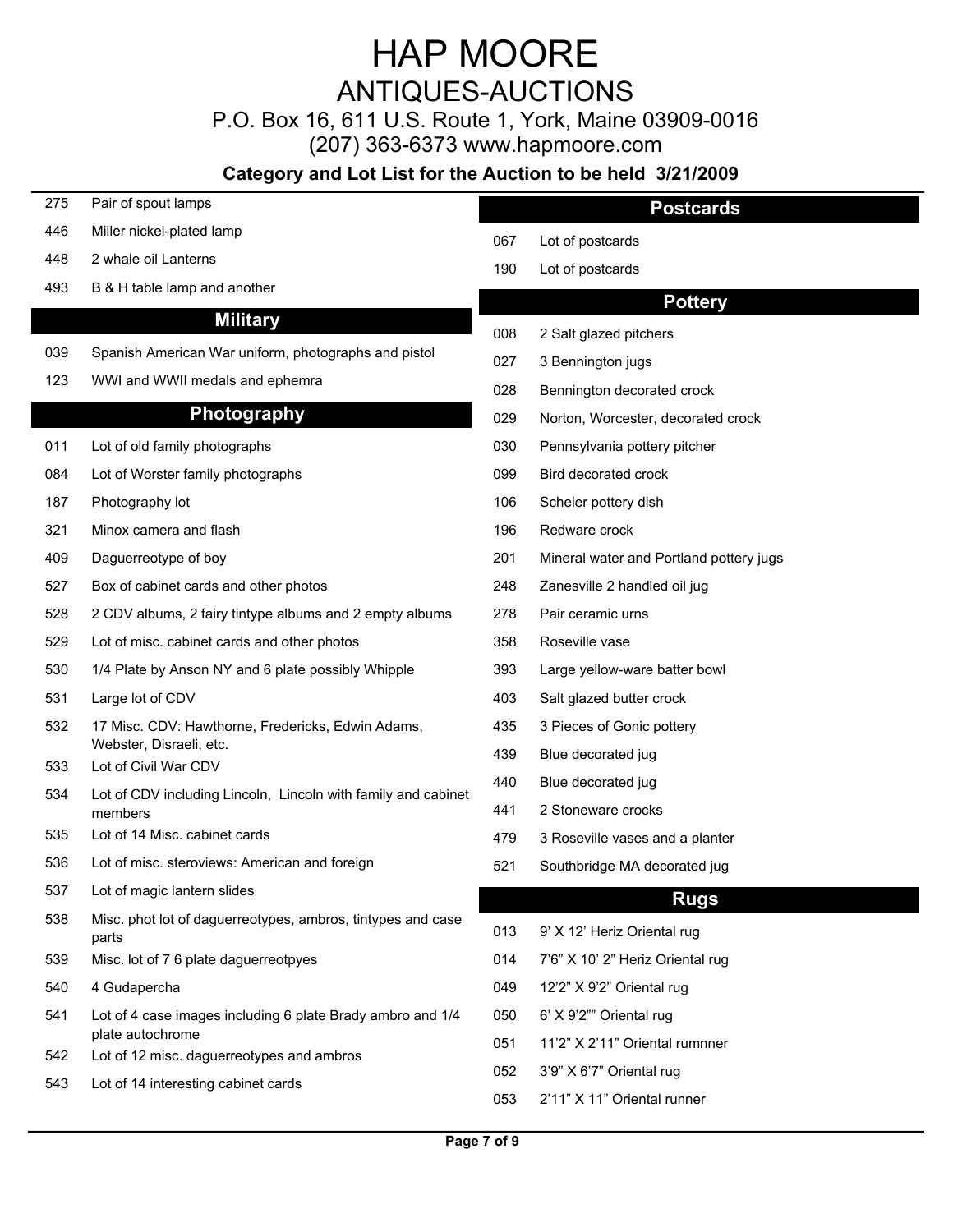## ANTIQUES-AUCTIONS

### P.O. Box 16, 611 U.S. Route 1, York, Maine 03909-0016

(207) 363-6373 www.hapmoore.com

| 054 | 4'6" X 6' Oriental rug                               | 242 | 2 Partial sets of sterling flatware                |
|-----|------------------------------------------------------|-----|----------------------------------------------------|
| 062 | 6' X 10' Oriental rug                                | 243 | Partial set of sterling flatware                   |
| 063 | 9'3" X 12' Oriental rug                              | 244 | Misc lot of sterling flatware and accessories      |
| 323 | Room sized Oriental rug                              | 245 | Lot of misc. sterling serving pieces               |
| 374 | Small hooked rug                                     | 260 | Silver plate tea set on tray                       |
| 387 | 2 Oriental scatter rugs                              | 263 | Lot of misc. sterling serving pieces               |
| 388 | 8' X 3'7" Oriental rug                               | 280 | 3 Silver compacts                                  |
| 389 | 6'4" X 4'1" Oriental rug                             | 285 | Sterling tea caddy                                 |
| 454 | Oriental scatter rug                                 | 286 | Sterling overlay box                               |
|     | <b>Silver</b>                                        | 288 | Chaudron sterling flatware                         |
| 065 | Lot of misc. silver                                  | 289 | Crichton sterling 5 piece tea and coffee set       |
| 076 | Silver plate tea and coffee set                      | 290 | 2 Sterling pill boxes                              |
| 078 | Lot of misc. sterling and coin silver serving pieces | 291 | Lot of misc. sterling flatware                     |
| 079 | Lot of silver plate flatware                         | 292 | Sterling traveling tool kit                        |
| 082 | Set of International sterling flatware               | 293 | 2 Sterling candlesticks                            |
| 162 | English sterling ink stand                           | 294 | Misc. sterling and coin utensils                   |
| 163 | Misc. lot of sterling and platted flatware           | 295 | Lot of misc. silver plate                          |
| 164 | Misc. sterling serving dishes                        | 296 | Set of 6 European decorated silver spoons          |
| 165 | Tiffany candlesticks, tray, compote and bowl         | 297 | Sterling sugar tongs                               |
| 174 | Lot of sterling and coin silver flatware             | 298 | Lot of fancy sterling utensils                     |
| 175 | Richard Blanchard sterling salad serving set         | 299 | 18th C silver mustard pot                          |
| 177 | Large lot of silver plate flatware                   | 300 | Sterling creamer and sugar                         |
| 193 | Misc. lot of sterling and coin silver                | 301 | Gorham sterling teapot and mug                     |
| 195 | 1857 Silver plate basket and candlesticks            | 302 | Sterling trophy                                    |
| 230 | Set Alvin "Romantique" sterling flatware             | 303 | 3 Boxed sets of sterling flatware and sterling box |
| 231 | Lot of weighted sterling pieces                      | 304 | Early 19C sterling coffee pot with underplate      |
| 232 | 4 Georg Jensen sterling serving pieces               | 305 | Early 19th C sterling teapot on stand              |
| 233 | Misc. sterling flatware                              | 311 | Tiffany coffee server                              |
| 234 | Lot of sterling table accessories                    | 317 | Sterling creamer, bowls, coaster and tray          |
| 235 | Sterling teapot and candlesticks                     | 318 | Lot of misc. sterling accessories                  |
| 236 | Lot of sterling bowls and serving pieces             | 354 | Lot of misc. European sterling spoons              |
| 237 | Lot of silver plate serving pieces                   | 356 | Pair of early 18th C spoons                        |
| 241 | Partial set of sterling flatware                     | 357 | sterling waste pot                                 |
|     |                                                      |     |                                                    |